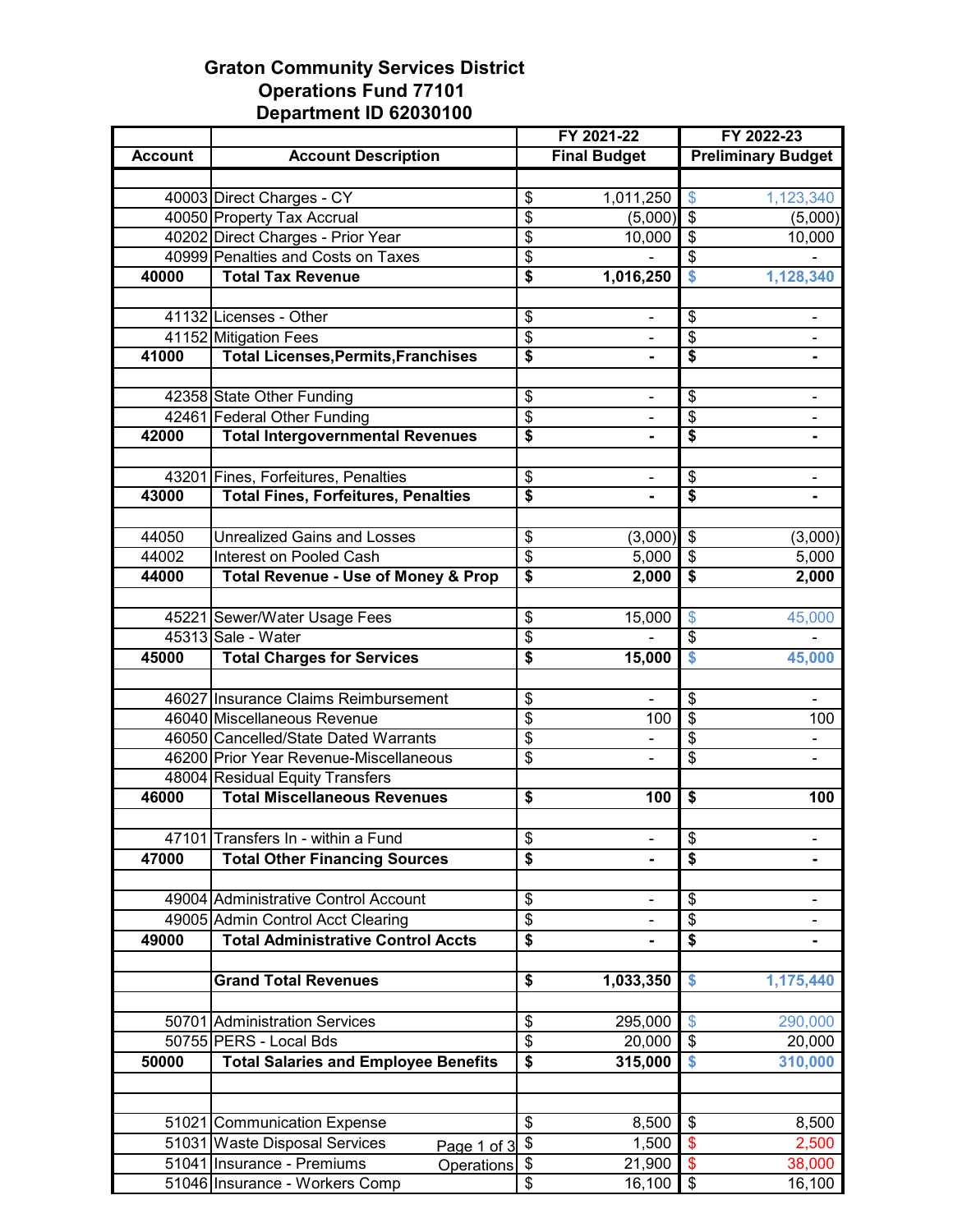## **Graton Community Services District Operations Fund 77101 Department ID 62030100**

| <b>Final Budget</b><br><b>Account</b><br><b>Account Description</b><br><b>Preliminary Budget</b><br>\$<br>25,000<br>51061 Maintenance - Equipment<br>75,000<br>\$<br>\$<br>$\overline{\$}$<br>51071 Maintenance - Bldg & Improve<br>10,000<br>10,000<br>\$<br>51202 Election Services<br>\$<br>20,000<br>$\overline{\$}$<br>$\overline{\$}$<br>51206 Accounting/Auditing Services<br>16,500<br>16,500<br>\$<br>$\overline{\boldsymbol{\theta}}$<br>51207 Client Accounting Services<br>32,000<br>32,000<br>\$<br>$\overline{\boldsymbol{\theta}}$<br>51212 Outside Counsel- Legal Services<br>15,000<br>15,000<br>\$<br>$\overline{\mathbf{3}}$<br>51225 Training Services<br>1,500<br>1,500<br>\$<br>\$<br>51226 Consulting Services<br>35,000<br>30,000<br>\$<br>$\overline{\mathbf{S}}$<br>51231 Testing/Analysis<br>15,000<br>20,000<br>\$<br>$\overline{\boldsymbol{\mathsf{s}}}$<br>51237 Process Service (ADP)<br>4,430<br>4,430<br>\$<br>$\overline{\boldsymbol{\mathsf{s}}}$<br>51244 Permits/License/Fees<br>12,000<br>$\overline{12,000}$<br>$\overline{\$}$<br>$\overline{\boldsymbol{\theta}}$<br>51245 Appraisal Services<br>$\overline{\$}$<br>$\overline{\$}$<br>51249 Other Professional Services<br>\$<br>\$<br>51301 Publications and Legal Notices<br>1,500<br>5,000<br>\$<br>51401 Rents and Leases - Equipment<br>$\boldsymbol{\mathsf{\$}}$<br>2,500<br>2,500<br>$\overline{\$}$<br>$\overline{\boldsymbol{\mathsf{s}}}$<br>51421 Rents and Leases- Bldg./Land<br>1,200<br>1,200<br>\$<br>\$<br>51601 Training/Conference Expenses<br>1,500<br>1,500<br>\$<br>$\overline{\boldsymbol{\theta}}$<br>51602 Business Travel/Mileage<br>1,500<br>1,500<br>\$<br>$\overline{\boldsymbol{\mathsf{s}}}$<br>51801 Other Services<br>9,000<br>9,000<br>\$<br>$\overline{\mathbf{S}}$<br>51803 Other Contract Services<br>106,000<br>125,000<br>$\overline{\$}$<br>$\overline{\$}$<br>51916 County Services Chgs<br>7,500<br>7,500<br>\$<br><b>Subtotal Services</b><br>\$<br>348,630<br>451,230<br>\$<br>52021 Clothing, Uniforms, Personal<br>$\overline{\mathbf{3}}$<br>1,500<br>1,500<br>\$<br>$\overline{\boldsymbol{\mathsf{s}}}$<br>52042 Janitorial Supplies<br>500<br>500<br>\$<br>$\overline{\mathbf{S}}$<br>52061 Fuel/Gas/Oil<br>2,500<br>6,000<br>52063 Vehicle Parts<br>\$<br>$\overline{\boldsymbol{\mathsf{s}}}$<br>3,000<br>3,000<br>\$<br>$\overline{\mathbf{S}}$<br>52072 Chemicals<br>35,000<br>45,000<br>$\overline{\$}$<br>$\overline{\$}$<br>52081 Medical/Laboratory Supplies<br>500<br>500<br>$\overline{\$}$<br>$\overline{\boldsymbol{\theta}}$<br>52091 Memberships/Certifications<br>5,000<br>5,000<br>\$<br>\$<br>52101 Other Supplies<br>1,500<br>1,500<br>$\overline{\$}$<br>52111 Office Supplies<br>$\overline{\mathcal{S}}$<br>1,500<br>1,500<br>$\overline{\$}$<br>$\overline{\$}$<br>52141 Minor Equipment/Small Tools/ Special Exp<br>3,000<br>3,000<br>$\overline{\$}$<br>$\overline{\mathcal{S}}$<br>52162 Special Department Expense<br>1,500<br>1,500<br>$\overline{\mathcal{E}}$<br>$\overline{\mathbf{e}}$<br>52181 Business Meals/Supplies<br>500<br>500<br>$\overline{\mathcal{E}}$<br>52191 Utilities Expense<br>105,000<br>$\boldsymbol{\$}$<br>110,000<br><b>Subtotal Supplies</b><br>$\overline{\boldsymbol{\mathsf{s}}}$<br>161,000<br>$\boldsymbol{\$}$<br>179,500<br>$\overline{\boldsymbol{\mathsf{s}}}$<br>51000<br><b>Total Services and Supplies</b><br>509,630<br>\$<br>630,730<br>53105 Costs of Issuance<br>\$<br>\$<br>$\overline{\mathcal{E}}$<br>\$<br>53402<br><b>Depreciation Expense</b><br>475,000<br>475,000<br>$\overline{\$}$<br><b>Total Other Charges</b><br>53000<br>475,000<br>\$<br>475,000<br>\$<br>54333 Computer Equipment<br>\$<br>5,000<br>5,000<br>$\overline{\$}$<br><b>Total Capital Expenditures</b><br>5,000<br>$\overline{\boldsymbol{\mathsf{s}}}$<br>5,000<br>54000<br>\$<br>Appropriation for Contingenc<br>\$<br>55011<br><b>Total Appropriations for Contingencies</b><br>$\overline{\$}$<br>$\overline{\boldsymbol{\mathsf{s}}}$<br>55000<br>\$<br>56030 Residual Equity Transfers<br>\$<br><del>Page 2 ol</del><br>$\overline{\boldsymbol{\mathsf{s}}}$<br>56000<br><b>Total Special Items</b><br>\$<br>Ξ.<br><del>Operation</del> |  | FY 2021-22 | FY 2022-23 |
|---------------------------------------------------------------------------------------------------------------------------------------------------------------------------------------------------------------------------------------------------------------------------------------------------------------------------------------------------------------------------------------------------------------------------------------------------------------------------------------------------------------------------------------------------------------------------------------------------------------------------------------------------------------------------------------------------------------------------------------------------------------------------------------------------------------------------------------------------------------------------------------------------------------------------------------------------------------------------------------------------------------------------------------------------------------------------------------------------------------------------------------------------------------------------------------------------------------------------------------------------------------------------------------------------------------------------------------------------------------------------------------------------------------------------------------------------------------------------------------------------------------------------------------------------------------------------------------------------------------------------------------------------------------------------------------------------------------------------------------------------------------------------------------------------------------------------------------------------------------------------------------------------------------------------------------------------------------------------------------------------------------------------------------------------------------------------------------------------------------------------------------------------------------------------------------------------------------------------------------------------------------------------------------------------------------------------------------------------------------------------------------------------------------------------------------------------------------------------------------------------------------------------------------------------------------------------------------------------------------------------------------------------------------------------------------------------------------------------------------------------------------------------------------------------------------------------------------------------------------------------------------------------------------------------------------------------------------------------------------------------------------------------------------------------------------------------------------------------------------------------------------------------------------------------------------------------------------------------------------------------------------------------------------------------------------------------------------------------------------------------------------------------------------------------------------------------------------------------------------------------------------------------------------------------------------------------------------------------------------------------------------------------------------------------------------------------------------------------------------------------------------------------------------------------------------------------------------------------------------------------------------------------------------------------------------------------------------------------------------------------------------------------------------------------------------------------------------------------------------------------------------------------------------------------------------------------------------------------------------------|--|------------|------------|
|                                                                                                                                                                                                                                                                                                                                                                                                                                                                                                                                                                                                                                                                                                                                                                                                                                                                                                                                                                                                                                                                                                                                                                                                                                                                                                                                                                                                                                                                                                                                                                                                                                                                                                                                                                                                                                                                                                                                                                                                                                                                                                                                                                                                                                                                                                                                                                                                                                                                                                                                                                                                                                                                                                                                                                                                                                                                                                                                                                                                                                                                                                                                                                                                                                                                                                                                                                                                                                                                                                                                                                                                                                                                                                                                                                                                                                                                                                                                                                                                                                                                                                                                                                                                                                             |  |            |            |
|                                                                                                                                                                                                                                                                                                                                                                                                                                                                                                                                                                                                                                                                                                                                                                                                                                                                                                                                                                                                                                                                                                                                                                                                                                                                                                                                                                                                                                                                                                                                                                                                                                                                                                                                                                                                                                                                                                                                                                                                                                                                                                                                                                                                                                                                                                                                                                                                                                                                                                                                                                                                                                                                                                                                                                                                                                                                                                                                                                                                                                                                                                                                                                                                                                                                                                                                                                                                                                                                                                                                                                                                                                                                                                                                                                                                                                                                                                                                                                                                                                                                                                                                                                                                                                             |  |            |            |
|                                                                                                                                                                                                                                                                                                                                                                                                                                                                                                                                                                                                                                                                                                                                                                                                                                                                                                                                                                                                                                                                                                                                                                                                                                                                                                                                                                                                                                                                                                                                                                                                                                                                                                                                                                                                                                                                                                                                                                                                                                                                                                                                                                                                                                                                                                                                                                                                                                                                                                                                                                                                                                                                                                                                                                                                                                                                                                                                                                                                                                                                                                                                                                                                                                                                                                                                                                                                                                                                                                                                                                                                                                                                                                                                                                                                                                                                                                                                                                                                                                                                                                                                                                                                                                             |  |            |            |
|                                                                                                                                                                                                                                                                                                                                                                                                                                                                                                                                                                                                                                                                                                                                                                                                                                                                                                                                                                                                                                                                                                                                                                                                                                                                                                                                                                                                                                                                                                                                                                                                                                                                                                                                                                                                                                                                                                                                                                                                                                                                                                                                                                                                                                                                                                                                                                                                                                                                                                                                                                                                                                                                                                                                                                                                                                                                                                                                                                                                                                                                                                                                                                                                                                                                                                                                                                                                                                                                                                                                                                                                                                                                                                                                                                                                                                                                                                                                                                                                                                                                                                                                                                                                                                             |  |            |            |
|                                                                                                                                                                                                                                                                                                                                                                                                                                                                                                                                                                                                                                                                                                                                                                                                                                                                                                                                                                                                                                                                                                                                                                                                                                                                                                                                                                                                                                                                                                                                                                                                                                                                                                                                                                                                                                                                                                                                                                                                                                                                                                                                                                                                                                                                                                                                                                                                                                                                                                                                                                                                                                                                                                                                                                                                                                                                                                                                                                                                                                                                                                                                                                                                                                                                                                                                                                                                                                                                                                                                                                                                                                                                                                                                                                                                                                                                                                                                                                                                                                                                                                                                                                                                                                             |  |            |            |
|                                                                                                                                                                                                                                                                                                                                                                                                                                                                                                                                                                                                                                                                                                                                                                                                                                                                                                                                                                                                                                                                                                                                                                                                                                                                                                                                                                                                                                                                                                                                                                                                                                                                                                                                                                                                                                                                                                                                                                                                                                                                                                                                                                                                                                                                                                                                                                                                                                                                                                                                                                                                                                                                                                                                                                                                                                                                                                                                                                                                                                                                                                                                                                                                                                                                                                                                                                                                                                                                                                                                                                                                                                                                                                                                                                                                                                                                                                                                                                                                                                                                                                                                                                                                                                             |  |            |            |
|                                                                                                                                                                                                                                                                                                                                                                                                                                                                                                                                                                                                                                                                                                                                                                                                                                                                                                                                                                                                                                                                                                                                                                                                                                                                                                                                                                                                                                                                                                                                                                                                                                                                                                                                                                                                                                                                                                                                                                                                                                                                                                                                                                                                                                                                                                                                                                                                                                                                                                                                                                                                                                                                                                                                                                                                                                                                                                                                                                                                                                                                                                                                                                                                                                                                                                                                                                                                                                                                                                                                                                                                                                                                                                                                                                                                                                                                                                                                                                                                                                                                                                                                                                                                                                             |  |            |            |
|                                                                                                                                                                                                                                                                                                                                                                                                                                                                                                                                                                                                                                                                                                                                                                                                                                                                                                                                                                                                                                                                                                                                                                                                                                                                                                                                                                                                                                                                                                                                                                                                                                                                                                                                                                                                                                                                                                                                                                                                                                                                                                                                                                                                                                                                                                                                                                                                                                                                                                                                                                                                                                                                                                                                                                                                                                                                                                                                                                                                                                                                                                                                                                                                                                                                                                                                                                                                                                                                                                                                                                                                                                                                                                                                                                                                                                                                                                                                                                                                                                                                                                                                                                                                                                             |  |            |            |
|                                                                                                                                                                                                                                                                                                                                                                                                                                                                                                                                                                                                                                                                                                                                                                                                                                                                                                                                                                                                                                                                                                                                                                                                                                                                                                                                                                                                                                                                                                                                                                                                                                                                                                                                                                                                                                                                                                                                                                                                                                                                                                                                                                                                                                                                                                                                                                                                                                                                                                                                                                                                                                                                                                                                                                                                                                                                                                                                                                                                                                                                                                                                                                                                                                                                                                                                                                                                                                                                                                                                                                                                                                                                                                                                                                                                                                                                                                                                                                                                                                                                                                                                                                                                                                             |  |            |            |
|                                                                                                                                                                                                                                                                                                                                                                                                                                                                                                                                                                                                                                                                                                                                                                                                                                                                                                                                                                                                                                                                                                                                                                                                                                                                                                                                                                                                                                                                                                                                                                                                                                                                                                                                                                                                                                                                                                                                                                                                                                                                                                                                                                                                                                                                                                                                                                                                                                                                                                                                                                                                                                                                                                                                                                                                                                                                                                                                                                                                                                                                                                                                                                                                                                                                                                                                                                                                                                                                                                                                                                                                                                                                                                                                                                                                                                                                                                                                                                                                                                                                                                                                                                                                                                             |  |            |            |
|                                                                                                                                                                                                                                                                                                                                                                                                                                                                                                                                                                                                                                                                                                                                                                                                                                                                                                                                                                                                                                                                                                                                                                                                                                                                                                                                                                                                                                                                                                                                                                                                                                                                                                                                                                                                                                                                                                                                                                                                                                                                                                                                                                                                                                                                                                                                                                                                                                                                                                                                                                                                                                                                                                                                                                                                                                                                                                                                                                                                                                                                                                                                                                                                                                                                                                                                                                                                                                                                                                                                                                                                                                                                                                                                                                                                                                                                                                                                                                                                                                                                                                                                                                                                                                             |  |            |            |
|                                                                                                                                                                                                                                                                                                                                                                                                                                                                                                                                                                                                                                                                                                                                                                                                                                                                                                                                                                                                                                                                                                                                                                                                                                                                                                                                                                                                                                                                                                                                                                                                                                                                                                                                                                                                                                                                                                                                                                                                                                                                                                                                                                                                                                                                                                                                                                                                                                                                                                                                                                                                                                                                                                                                                                                                                                                                                                                                                                                                                                                                                                                                                                                                                                                                                                                                                                                                                                                                                                                                                                                                                                                                                                                                                                                                                                                                                                                                                                                                                                                                                                                                                                                                                                             |  |            |            |
|                                                                                                                                                                                                                                                                                                                                                                                                                                                                                                                                                                                                                                                                                                                                                                                                                                                                                                                                                                                                                                                                                                                                                                                                                                                                                                                                                                                                                                                                                                                                                                                                                                                                                                                                                                                                                                                                                                                                                                                                                                                                                                                                                                                                                                                                                                                                                                                                                                                                                                                                                                                                                                                                                                                                                                                                                                                                                                                                                                                                                                                                                                                                                                                                                                                                                                                                                                                                                                                                                                                                                                                                                                                                                                                                                                                                                                                                                                                                                                                                                                                                                                                                                                                                                                             |  |            |            |
|                                                                                                                                                                                                                                                                                                                                                                                                                                                                                                                                                                                                                                                                                                                                                                                                                                                                                                                                                                                                                                                                                                                                                                                                                                                                                                                                                                                                                                                                                                                                                                                                                                                                                                                                                                                                                                                                                                                                                                                                                                                                                                                                                                                                                                                                                                                                                                                                                                                                                                                                                                                                                                                                                                                                                                                                                                                                                                                                                                                                                                                                                                                                                                                                                                                                                                                                                                                                                                                                                                                                                                                                                                                                                                                                                                                                                                                                                                                                                                                                                                                                                                                                                                                                                                             |  |            |            |
|                                                                                                                                                                                                                                                                                                                                                                                                                                                                                                                                                                                                                                                                                                                                                                                                                                                                                                                                                                                                                                                                                                                                                                                                                                                                                                                                                                                                                                                                                                                                                                                                                                                                                                                                                                                                                                                                                                                                                                                                                                                                                                                                                                                                                                                                                                                                                                                                                                                                                                                                                                                                                                                                                                                                                                                                                                                                                                                                                                                                                                                                                                                                                                                                                                                                                                                                                                                                                                                                                                                                                                                                                                                                                                                                                                                                                                                                                                                                                                                                                                                                                                                                                                                                                                             |  |            |            |
|                                                                                                                                                                                                                                                                                                                                                                                                                                                                                                                                                                                                                                                                                                                                                                                                                                                                                                                                                                                                                                                                                                                                                                                                                                                                                                                                                                                                                                                                                                                                                                                                                                                                                                                                                                                                                                                                                                                                                                                                                                                                                                                                                                                                                                                                                                                                                                                                                                                                                                                                                                                                                                                                                                                                                                                                                                                                                                                                                                                                                                                                                                                                                                                                                                                                                                                                                                                                                                                                                                                                                                                                                                                                                                                                                                                                                                                                                                                                                                                                                                                                                                                                                                                                                                             |  |            |            |
|                                                                                                                                                                                                                                                                                                                                                                                                                                                                                                                                                                                                                                                                                                                                                                                                                                                                                                                                                                                                                                                                                                                                                                                                                                                                                                                                                                                                                                                                                                                                                                                                                                                                                                                                                                                                                                                                                                                                                                                                                                                                                                                                                                                                                                                                                                                                                                                                                                                                                                                                                                                                                                                                                                                                                                                                                                                                                                                                                                                                                                                                                                                                                                                                                                                                                                                                                                                                                                                                                                                                                                                                                                                                                                                                                                                                                                                                                                                                                                                                                                                                                                                                                                                                                                             |  |            |            |
|                                                                                                                                                                                                                                                                                                                                                                                                                                                                                                                                                                                                                                                                                                                                                                                                                                                                                                                                                                                                                                                                                                                                                                                                                                                                                                                                                                                                                                                                                                                                                                                                                                                                                                                                                                                                                                                                                                                                                                                                                                                                                                                                                                                                                                                                                                                                                                                                                                                                                                                                                                                                                                                                                                                                                                                                                                                                                                                                                                                                                                                                                                                                                                                                                                                                                                                                                                                                                                                                                                                                                                                                                                                                                                                                                                                                                                                                                                                                                                                                                                                                                                                                                                                                                                             |  |            |            |
|                                                                                                                                                                                                                                                                                                                                                                                                                                                                                                                                                                                                                                                                                                                                                                                                                                                                                                                                                                                                                                                                                                                                                                                                                                                                                                                                                                                                                                                                                                                                                                                                                                                                                                                                                                                                                                                                                                                                                                                                                                                                                                                                                                                                                                                                                                                                                                                                                                                                                                                                                                                                                                                                                                                                                                                                                                                                                                                                                                                                                                                                                                                                                                                                                                                                                                                                                                                                                                                                                                                                                                                                                                                                                                                                                                                                                                                                                                                                                                                                                                                                                                                                                                                                                                             |  |            |            |
|                                                                                                                                                                                                                                                                                                                                                                                                                                                                                                                                                                                                                                                                                                                                                                                                                                                                                                                                                                                                                                                                                                                                                                                                                                                                                                                                                                                                                                                                                                                                                                                                                                                                                                                                                                                                                                                                                                                                                                                                                                                                                                                                                                                                                                                                                                                                                                                                                                                                                                                                                                                                                                                                                                                                                                                                                                                                                                                                                                                                                                                                                                                                                                                                                                                                                                                                                                                                                                                                                                                                                                                                                                                                                                                                                                                                                                                                                                                                                                                                                                                                                                                                                                                                                                             |  |            |            |
|                                                                                                                                                                                                                                                                                                                                                                                                                                                                                                                                                                                                                                                                                                                                                                                                                                                                                                                                                                                                                                                                                                                                                                                                                                                                                                                                                                                                                                                                                                                                                                                                                                                                                                                                                                                                                                                                                                                                                                                                                                                                                                                                                                                                                                                                                                                                                                                                                                                                                                                                                                                                                                                                                                                                                                                                                                                                                                                                                                                                                                                                                                                                                                                                                                                                                                                                                                                                                                                                                                                                                                                                                                                                                                                                                                                                                                                                                                                                                                                                                                                                                                                                                                                                                                             |  |            |            |
|                                                                                                                                                                                                                                                                                                                                                                                                                                                                                                                                                                                                                                                                                                                                                                                                                                                                                                                                                                                                                                                                                                                                                                                                                                                                                                                                                                                                                                                                                                                                                                                                                                                                                                                                                                                                                                                                                                                                                                                                                                                                                                                                                                                                                                                                                                                                                                                                                                                                                                                                                                                                                                                                                                                                                                                                                                                                                                                                                                                                                                                                                                                                                                                                                                                                                                                                                                                                                                                                                                                                                                                                                                                                                                                                                                                                                                                                                                                                                                                                                                                                                                                                                                                                                                             |  |            |            |
|                                                                                                                                                                                                                                                                                                                                                                                                                                                                                                                                                                                                                                                                                                                                                                                                                                                                                                                                                                                                                                                                                                                                                                                                                                                                                                                                                                                                                                                                                                                                                                                                                                                                                                                                                                                                                                                                                                                                                                                                                                                                                                                                                                                                                                                                                                                                                                                                                                                                                                                                                                                                                                                                                                                                                                                                                                                                                                                                                                                                                                                                                                                                                                                                                                                                                                                                                                                                                                                                                                                                                                                                                                                                                                                                                                                                                                                                                                                                                                                                                                                                                                                                                                                                                                             |  |            |            |
|                                                                                                                                                                                                                                                                                                                                                                                                                                                                                                                                                                                                                                                                                                                                                                                                                                                                                                                                                                                                                                                                                                                                                                                                                                                                                                                                                                                                                                                                                                                                                                                                                                                                                                                                                                                                                                                                                                                                                                                                                                                                                                                                                                                                                                                                                                                                                                                                                                                                                                                                                                                                                                                                                                                                                                                                                                                                                                                                                                                                                                                                                                                                                                                                                                                                                                                                                                                                                                                                                                                                                                                                                                                                                                                                                                                                                                                                                                                                                                                                                                                                                                                                                                                                                                             |  |            |            |
|                                                                                                                                                                                                                                                                                                                                                                                                                                                                                                                                                                                                                                                                                                                                                                                                                                                                                                                                                                                                                                                                                                                                                                                                                                                                                                                                                                                                                                                                                                                                                                                                                                                                                                                                                                                                                                                                                                                                                                                                                                                                                                                                                                                                                                                                                                                                                                                                                                                                                                                                                                                                                                                                                                                                                                                                                                                                                                                                                                                                                                                                                                                                                                                                                                                                                                                                                                                                                                                                                                                                                                                                                                                                                                                                                                                                                                                                                                                                                                                                                                                                                                                                                                                                                                             |  |            |            |
|                                                                                                                                                                                                                                                                                                                                                                                                                                                                                                                                                                                                                                                                                                                                                                                                                                                                                                                                                                                                                                                                                                                                                                                                                                                                                                                                                                                                                                                                                                                                                                                                                                                                                                                                                                                                                                                                                                                                                                                                                                                                                                                                                                                                                                                                                                                                                                                                                                                                                                                                                                                                                                                                                                                                                                                                                                                                                                                                                                                                                                                                                                                                                                                                                                                                                                                                                                                                                                                                                                                                                                                                                                                                                                                                                                                                                                                                                                                                                                                                                                                                                                                                                                                                                                             |  |            |            |
|                                                                                                                                                                                                                                                                                                                                                                                                                                                                                                                                                                                                                                                                                                                                                                                                                                                                                                                                                                                                                                                                                                                                                                                                                                                                                                                                                                                                                                                                                                                                                                                                                                                                                                                                                                                                                                                                                                                                                                                                                                                                                                                                                                                                                                                                                                                                                                                                                                                                                                                                                                                                                                                                                                                                                                                                                                                                                                                                                                                                                                                                                                                                                                                                                                                                                                                                                                                                                                                                                                                                                                                                                                                                                                                                                                                                                                                                                                                                                                                                                                                                                                                                                                                                                                             |  |            |            |
|                                                                                                                                                                                                                                                                                                                                                                                                                                                                                                                                                                                                                                                                                                                                                                                                                                                                                                                                                                                                                                                                                                                                                                                                                                                                                                                                                                                                                                                                                                                                                                                                                                                                                                                                                                                                                                                                                                                                                                                                                                                                                                                                                                                                                                                                                                                                                                                                                                                                                                                                                                                                                                                                                                                                                                                                                                                                                                                                                                                                                                                                                                                                                                                                                                                                                                                                                                                                                                                                                                                                                                                                                                                                                                                                                                                                                                                                                                                                                                                                                                                                                                                                                                                                                                             |  |            |            |
|                                                                                                                                                                                                                                                                                                                                                                                                                                                                                                                                                                                                                                                                                                                                                                                                                                                                                                                                                                                                                                                                                                                                                                                                                                                                                                                                                                                                                                                                                                                                                                                                                                                                                                                                                                                                                                                                                                                                                                                                                                                                                                                                                                                                                                                                                                                                                                                                                                                                                                                                                                                                                                                                                                                                                                                                                                                                                                                                                                                                                                                                                                                                                                                                                                                                                                                                                                                                                                                                                                                                                                                                                                                                                                                                                                                                                                                                                                                                                                                                                                                                                                                                                                                                                                             |  |            |            |
|                                                                                                                                                                                                                                                                                                                                                                                                                                                                                                                                                                                                                                                                                                                                                                                                                                                                                                                                                                                                                                                                                                                                                                                                                                                                                                                                                                                                                                                                                                                                                                                                                                                                                                                                                                                                                                                                                                                                                                                                                                                                                                                                                                                                                                                                                                                                                                                                                                                                                                                                                                                                                                                                                                                                                                                                                                                                                                                                                                                                                                                                                                                                                                                                                                                                                                                                                                                                                                                                                                                                                                                                                                                                                                                                                                                                                                                                                                                                                                                                                                                                                                                                                                                                                                             |  |            |            |
|                                                                                                                                                                                                                                                                                                                                                                                                                                                                                                                                                                                                                                                                                                                                                                                                                                                                                                                                                                                                                                                                                                                                                                                                                                                                                                                                                                                                                                                                                                                                                                                                                                                                                                                                                                                                                                                                                                                                                                                                                                                                                                                                                                                                                                                                                                                                                                                                                                                                                                                                                                                                                                                                                                                                                                                                                                                                                                                                                                                                                                                                                                                                                                                                                                                                                                                                                                                                                                                                                                                                                                                                                                                                                                                                                                                                                                                                                                                                                                                                                                                                                                                                                                                                                                             |  |            |            |
|                                                                                                                                                                                                                                                                                                                                                                                                                                                                                                                                                                                                                                                                                                                                                                                                                                                                                                                                                                                                                                                                                                                                                                                                                                                                                                                                                                                                                                                                                                                                                                                                                                                                                                                                                                                                                                                                                                                                                                                                                                                                                                                                                                                                                                                                                                                                                                                                                                                                                                                                                                                                                                                                                                                                                                                                                                                                                                                                                                                                                                                                                                                                                                                                                                                                                                                                                                                                                                                                                                                                                                                                                                                                                                                                                                                                                                                                                                                                                                                                                                                                                                                                                                                                                                             |  |            |            |
|                                                                                                                                                                                                                                                                                                                                                                                                                                                                                                                                                                                                                                                                                                                                                                                                                                                                                                                                                                                                                                                                                                                                                                                                                                                                                                                                                                                                                                                                                                                                                                                                                                                                                                                                                                                                                                                                                                                                                                                                                                                                                                                                                                                                                                                                                                                                                                                                                                                                                                                                                                                                                                                                                                                                                                                                                                                                                                                                                                                                                                                                                                                                                                                                                                                                                                                                                                                                                                                                                                                                                                                                                                                                                                                                                                                                                                                                                                                                                                                                                                                                                                                                                                                                                                             |  |            |            |
|                                                                                                                                                                                                                                                                                                                                                                                                                                                                                                                                                                                                                                                                                                                                                                                                                                                                                                                                                                                                                                                                                                                                                                                                                                                                                                                                                                                                                                                                                                                                                                                                                                                                                                                                                                                                                                                                                                                                                                                                                                                                                                                                                                                                                                                                                                                                                                                                                                                                                                                                                                                                                                                                                                                                                                                                                                                                                                                                                                                                                                                                                                                                                                                                                                                                                                                                                                                                                                                                                                                                                                                                                                                                                                                                                                                                                                                                                                                                                                                                                                                                                                                                                                                                                                             |  |            |            |
|                                                                                                                                                                                                                                                                                                                                                                                                                                                                                                                                                                                                                                                                                                                                                                                                                                                                                                                                                                                                                                                                                                                                                                                                                                                                                                                                                                                                                                                                                                                                                                                                                                                                                                                                                                                                                                                                                                                                                                                                                                                                                                                                                                                                                                                                                                                                                                                                                                                                                                                                                                                                                                                                                                                                                                                                                                                                                                                                                                                                                                                                                                                                                                                                                                                                                                                                                                                                                                                                                                                                                                                                                                                                                                                                                                                                                                                                                                                                                                                                                                                                                                                                                                                                                                             |  |            |            |
|                                                                                                                                                                                                                                                                                                                                                                                                                                                                                                                                                                                                                                                                                                                                                                                                                                                                                                                                                                                                                                                                                                                                                                                                                                                                                                                                                                                                                                                                                                                                                                                                                                                                                                                                                                                                                                                                                                                                                                                                                                                                                                                                                                                                                                                                                                                                                                                                                                                                                                                                                                                                                                                                                                                                                                                                                                                                                                                                                                                                                                                                                                                                                                                                                                                                                                                                                                                                                                                                                                                                                                                                                                                                                                                                                                                                                                                                                                                                                                                                                                                                                                                                                                                                                                             |  |            |            |
|                                                                                                                                                                                                                                                                                                                                                                                                                                                                                                                                                                                                                                                                                                                                                                                                                                                                                                                                                                                                                                                                                                                                                                                                                                                                                                                                                                                                                                                                                                                                                                                                                                                                                                                                                                                                                                                                                                                                                                                                                                                                                                                                                                                                                                                                                                                                                                                                                                                                                                                                                                                                                                                                                                                                                                                                                                                                                                                                                                                                                                                                                                                                                                                                                                                                                                                                                                                                                                                                                                                                                                                                                                                                                                                                                                                                                                                                                                                                                                                                                                                                                                                                                                                                                                             |  |            |            |
|                                                                                                                                                                                                                                                                                                                                                                                                                                                                                                                                                                                                                                                                                                                                                                                                                                                                                                                                                                                                                                                                                                                                                                                                                                                                                                                                                                                                                                                                                                                                                                                                                                                                                                                                                                                                                                                                                                                                                                                                                                                                                                                                                                                                                                                                                                                                                                                                                                                                                                                                                                                                                                                                                                                                                                                                                                                                                                                                                                                                                                                                                                                                                                                                                                                                                                                                                                                                                                                                                                                                                                                                                                                                                                                                                                                                                                                                                                                                                                                                                                                                                                                                                                                                                                             |  |            |            |
|                                                                                                                                                                                                                                                                                                                                                                                                                                                                                                                                                                                                                                                                                                                                                                                                                                                                                                                                                                                                                                                                                                                                                                                                                                                                                                                                                                                                                                                                                                                                                                                                                                                                                                                                                                                                                                                                                                                                                                                                                                                                                                                                                                                                                                                                                                                                                                                                                                                                                                                                                                                                                                                                                                                                                                                                                                                                                                                                                                                                                                                                                                                                                                                                                                                                                                                                                                                                                                                                                                                                                                                                                                                                                                                                                                                                                                                                                                                                                                                                                                                                                                                                                                                                                                             |  |            |            |
|                                                                                                                                                                                                                                                                                                                                                                                                                                                                                                                                                                                                                                                                                                                                                                                                                                                                                                                                                                                                                                                                                                                                                                                                                                                                                                                                                                                                                                                                                                                                                                                                                                                                                                                                                                                                                                                                                                                                                                                                                                                                                                                                                                                                                                                                                                                                                                                                                                                                                                                                                                                                                                                                                                                                                                                                                                                                                                                                                                                                                                                                                                                                                                                                                                                                                                                                                                                                                                                                                                                                                                                                                                                                                                                                                                                                                                                                                                                                                                                                                                                                                                                                                                                                                                             |  |            |            |
|                                                                                                                                                                                                                                                                                                                                                                                                                                                                                                                                                                                                                                                                                                                                                                                                                                                                                                                                                                                                                                                                                                                                                                                                                                                                                                                                                                                                                                                                                                                                                                                                                                                                                                                                                                                                                                                                                                                                                                                                                                                                                                                                                                                                                                                                                                                                                                                                                                                                                                                                                                                                                                                                                                                                                                                                                                                                                                                                                                                                                                                                                                                                                                                                                                                                                                                                                                                                                                                                                                                                                                                                                                                                                                                                                                                                                                                                                                                                                                                                                                                                                                                                                                                                                                             |  |            |            |
|                                                                                                                                                                                                                                                                                                                                                                                                                                                                                                                                                                                                                                                                                                                                                                                                                                                                                                                                                                                                                                                                                                                                                                                                                                                                                                                                                                                                                                                                                                                                                                                                                                                                                                                                                                                                                                                                                                                                                                                                                                                                                                                                                                                                                                                                                                                                                                                                                                                                                                                                                                                                                                                                                                                                                                                                                                                                                                                                                                                                                                                                                                                                                                                                                                                                                                                                                                                                                                                                                                                                                                                                                                                                                                                                                                                                                                                                                                                                                                                                                                                                                                                                                                                                                                             |  |            |            |
|                                                                                                                                                                                                                                                                                                                                                                                                                                                                                                                                                                                                                                                                                                                                                                                                                                                                                                                                                                                                                                                                                                                                                                                                                                                                                                                                                                                                                                                                                                                                                                                                                                                                                                                                                                                                                                                                                                                                                                                                                                                                                                                                                                                                                                                                                                                                                                                                                                                                                                                                                                                                                                                                                                                                                                                                                                                                                                                                                                                                                                                                                                                                                                                                                                                                                                                                                                                                                                                                                                                                                                                                                                                                                                                                                                                                                                                                                                                                                                                                                                                                                                                                                                                                                                             |  |            |            |
|                                                                                                                                                                                                                                                                                                                                                                                                                                                                                                                                                                                                                                                                                                                                                                                                                                                                                                                                                                                                                                                                                                                                                                                                                                                                                                                                                                                                                                                                                                                                                                                                                                                                                                                                                                                                                                                                                                                                                                                                                                                                                                                                                                                                                                                                                                                                                                                                                                                                                                                                                                                                                                                                                                                                                                                                                                                                                                                                                                                                                                                                                                                                                                                                                                                                                                                                                                                                                                                                                                                                                                                                                                                                                                                                                                                                                                                                                                                                                                                                                                                                                                                                                                                                                                             |  |            |            |
|                                                                                                                                                                                                                                                                                                                                                                                                                                                                                                                                                                                                                                                                                                                                                                                                                                                                                                                                                                                                                                                                                                                                                                                                                                                                                                                                                                                                                                                                                                                                                                                                                                                                                                                                                                                                                                                                                                                                                                                                                                                                                                                                                                                                                                                                                                                                                                                                                                                                                                                                                                                                                                                                                                                                                                                                                                                                                                                                                                                                                                                                                                                                                                                                                                                                                                                                                                                                                                                                                                                                                                                                                                                                                                                                                                                                                                                                                                                                                                                                                                                                                                                                                                                                                                             |  |            |            |
|                                                                                                                                                                                                                                                                                                                                                                                                                                                                                                                                                                                                                                                                                                                                                                                                                                                                                                                                                                                                                                                                                                                                                                                                                                                                                                                                                                                                                                                                                                                                                                                                                                                                                                                                                                                                                                                                                                                                                                                                                                                                                                                                                                                                                                                                                                                                                                                                                                                                                                                                                                                                                                                                                                                                                                                                                                                                                                                                                                                                                                                                                                                                                                                                                                                                                                                                                                                                                                                                                                                                                                                                                                                                                                                                                                                                                                                                                                                                                                                                                                                                                                                                                                                                                                             |  |            |            |
|                                                                                                                                                                                                                                                                                                                                                                                                                                                                                                                                                                                                                                                                                                                                                                                                                                                                                                                                                                                                                                                                                                                                                                                                                                                                                                                                                                                                                                                                                                                                                                                                                                                                                                                                                                                                                                                                                                                                                                                                                                                                                                                                                                                                                                                                                                                                                                                                                                                                                                                                                                                                                                                                                                                                                                                                                                                                                                                                                                                                                                                                                                                                                                                                                                                                                                                                                                                                                                                                                                                                                                                                                                                                                                                                                                                                                                                                                                                                                                                                                                                                                                                                                                                                                                             |  |            |            |
|                                                                                                                                                                                                                                                                                                                                                                                                                                                                                                                                                                                                                                                                                                                                                                                                                                                                                                                                                                                                                                                                                                                                                                                                                                                                                                                                                                                                                                                                                                                                                                                                                                                                                                                                                                                                                                                                                                                                                                                                                                                                                                                                                                                                                                                                                                                                                                                                                                                                                                                                                                                                                                                                                                                                                                                                                                                                                                                                                                                                                                                                                                                                                                                                                                                                                                                                                                                                                                                                                                                                                                                                                                                                                                                                                                                                                                                                                                                                                                                                                                                                                                                                                                                                                                             |  |            |            |
|                                                                                                                                                                                                                                                                                                                                                                                                                                                                                                                                                                                                                                                                                                                                                                                                                                                                                                                                                                                                                                                                                                                                                                                                                                                                                                                                                                                                                                                                                                                                                                                                                                                                                                                                                                                                                                                                                                                                                                                                                                                                                                                                                                                                                                                                                                                                                                                                                                                                                                                                                                                                                                                                                                                                                                                                                                                                                                                                                                                                                                                                                                                                                                                                                                                                                                                                                                                                                                                                                                                                                                                                                                                                                                                                                                                                                                                                                                                                                                                                                                                                                                                                                                                                                                             |  |            |            |
|                                                                                                                                                                                                                                                                                                                                                                                                                                                                                                                                                                                                                                                                                                                                                                                                                                                                                                                                                                                                                                                                                                                                                                                                                                                                                                                                                                                                                                                                                                                                                                                                                                                                                                                                                                                                                                                                                                                                                                                                                                                                                                                                                                                                                                                                                                                                                                                                                                                                                                                                                                                                                                                                                                                                                                                                                                                                                                                                                                                                                                                                                                                                                                                                                                                                                                                                                                                                                                                                                                                                                                                                                                                                                                                                                                                                                                                                                                                                                                                                                                                                                                                                                                                                                                             |  |            |            |
|                                                                                                                                                                                                                                                                                                                                                                                                                                                                                                                                                                                                                                                                                                                                                                                                                                                                                                                                                                                                                                                                                                                                                                                                                                                                                                                                                                                                                                                                                                                                                                                                                                                                                                                                                                                                                                                                                                                                                                                                                                                                                                                                                                                                                                                                                                                                                                                                                                                                                                                                                                                                                                                                                                                                                                                                                                                                                                                                                                                                                                                                                                                                                                                                                                                                                                                                                                                                                                                                                                                                                                                                                                                                                                                                                                                                                                                                                                                                                                                                                                                                                                                                                                                                                                             |  |            |            |
|                                                                                                                                                                                                                                                                                                                                                                                                                                                                                                                                                                                                                                                                                                                                                                                                                                                                                                                                                                                                                                                                                                                                                                                                                                                                                                                                                                                                                                                                                                                                                                                                                                                                                                                                                                                                                                                                                                                                                                                                                                                                                                                                                                                                                                                                                                                                                                                                                                                                                                                                                                                                                                                                                                                                                                                                                                                                                                                                                                                                                                                                                                                                                                                                                                                                                                                                                                                                                                                                                                                                                                                                                                                                                                                                                                                                                                                                                                                                                                                                                                                                                                                                                                                                                                             |  |            |            |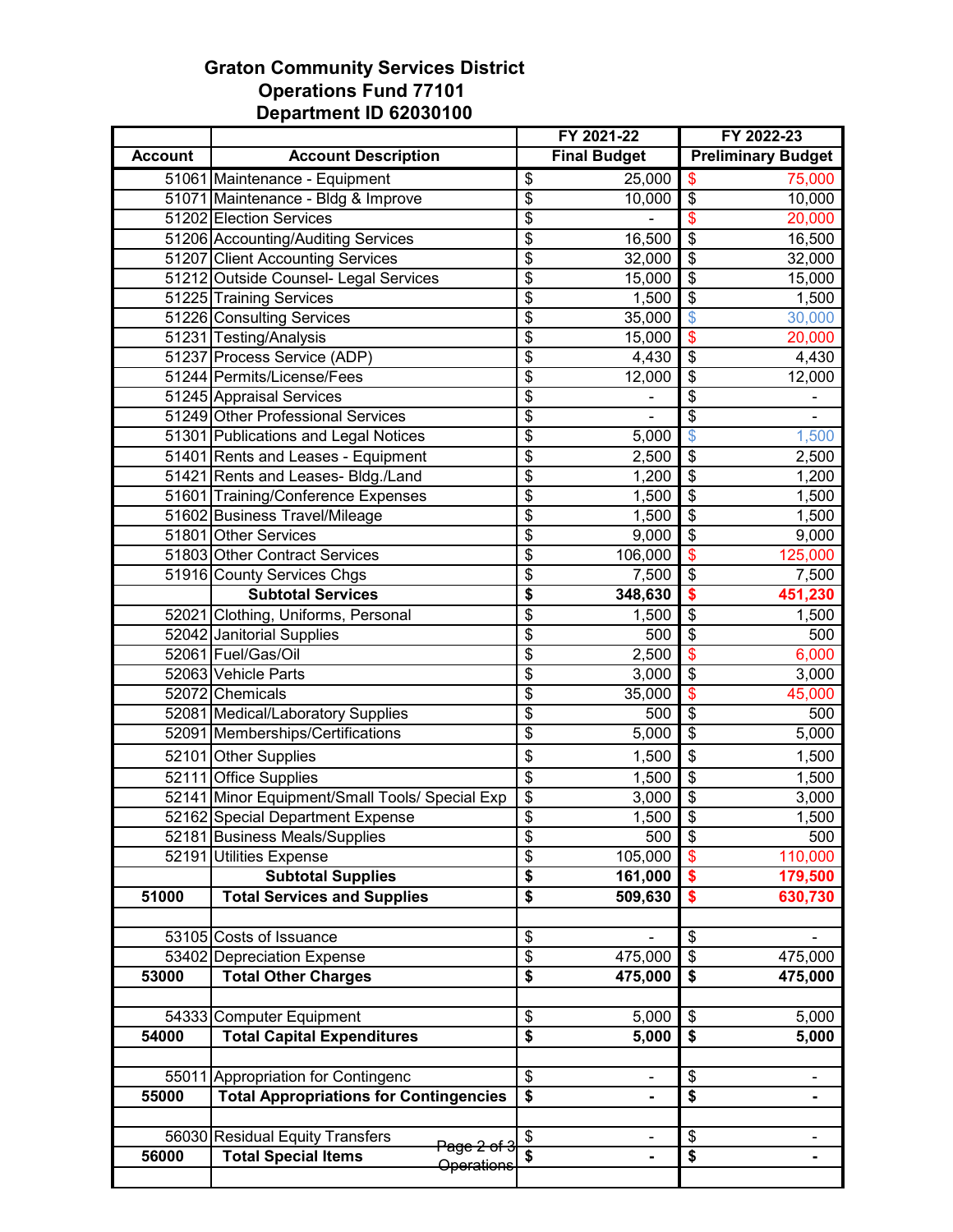## **Graton Community Services District Operations Fund 77101 Department ID 62030100**

|                |                                       |                     | FY 2021-22 |                           | FY 2022-23 |
|----------------|---------------------------------------|---------------------|------------|---------------------------|------------|
| <b>Account</b> | <b>Account Description</b>            | <b>Final Budget</b> |            | <b>Preliminary Budget</b> |            |
| 57011          | Transfers Out - within a Fund         | \$                  | 206,900    | \$                        | 282,564    |
| 57000          | <b>Total Other Financing Uses</b>     | \$                  | 206,900    | \$                        | 282,564    |
|                |                                       |                     |            |                           |            |
|                | 58010 Reimb. - General                | \$                  | -          | \$                        |            |
| 58000          | <b>Total Reimbursements</b>           | \$                  |            | \$                        |            |
|                |                                       |                     |            |                           |            |
|                | 59004 Administrative Control Account  | \$                  |            | \$                        |            |
|                | 59005 Admin Control Acct Clearing     | \$                  |            | \$                        |            |
| 58000          | <b>Total Reimbursements</b>           | \$                  |            | \$                        |            |
|                |                                       |                     |            |                           |            |
|                | 19820 Acquire-Machinery and Equipment | \$                  | 1,000      | \$                        | 4,000      |
| 19000          | <b>Total Capital Assets</b>           | \$                  | 1,000      | \$                        | 4,000      |
|                |                                       |                     |            |                           |            |
|                | <b>Grand Total Expenditures</b>       | \$                  | 1,032,530  | \$                        | 1,227,294  |
|                |                                       |                     |            |                           |            |
|                | Increase/(Decrease) to Fund Balance   | \$                  | 820        | \$                        | (51, 854)  |
|                |                                       |                     |            |                           |            |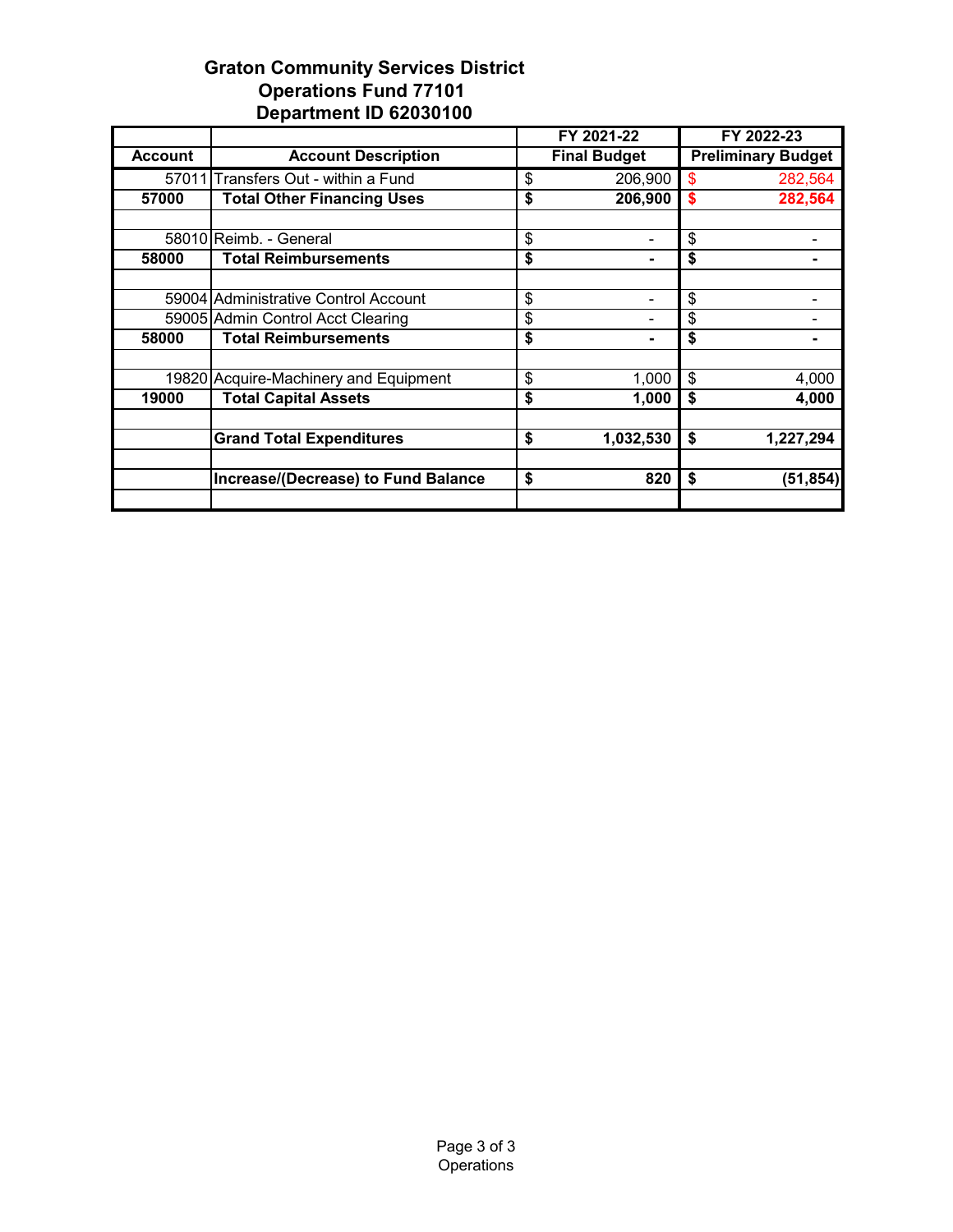Graton Community Services District Construction Fund 77103 Department ID 62030300

| Account         | <b>Account Description</b>                                                                              | FY 2021-22 Final<br><b>Budget</b> | Preliminary<br>Budget |                                       |
|-----------------|---------------------------------------------------------------------------------------------------------|-----------------------------------|-----------------------|---------------------------------------|
| <b>Revenues</b> |                                                                                                         |                                   |                       |                                       |
|                 | 40999 Penalties and costs on taxes                                                                      | 0                                 | 0                     |                                       |
| 40000           | <b>Total Tax Revenue</b>                                                                                | $\Omega$                          | 0                     |                                       |
|                 | 41152 Mitigation Fees                                                                                   |                                   |                       |                                       |
| 41000           | <b>Total Licenses, Permits, Franchises</b>                                                              | 0                                 | 0                     |                                       |
|                 |                                                                                                         |                                   |                       |                                       |
|                 | 42628 Cities                                                                                            | 0                                 | 0                     |                                       |
| 42000           | <b>Total Intergovernmental Revenues</b>                                                                 | $\Omega$                          | 0                     |                                       |
|                 |                                                                                                         |                                   |                       |                                       |
| 43000           | 43201 Fines, Forfeitures, Penalties<br><b>Total Fines, Forfeitures, Penalties</b>                       | 0                                 | 0                     |                                       |
|                 |                                                                                                         |                                   |                       |                                       |
|                 | 44002 Interest on Pooled Cash                                                                           | 0                                 | 0                     |                                       |
| 44000           | Total Revenue - Use of Money & Prop                                                                     | 0                                 | 0                     |                                       |
|                 |                                                                                                         |                                   |                       |                                       |
|                 | 45533 Reprographics Photocopy                                                                           |                                   |                       |                                       |
| 45000           | <b>Total Charges for Services</b>                                                                       | 0                                 | 0                     |                                       |
|                 |                                                                                                         |                                   |                       |                                       |
| 46000           | 46024 Connection Fees-Estimated at 12 new connections in 2021-22<br><b>Total Miscellaneous Revenues</b> | 124,224<br>124,224                | 510,000               | 510,000 Manzana and One Split Lot     |
|                 | 47101 Transfers in- within a Fund                                                                       | 206,900                           |                       | 282,564 Transfer in for Solar Payment |
| 47000           | <b>Total Other Financing Sources</b>                                                                    | 206,900                           | 282,564               |                                       |
|                 |                                                                                                         |                                   |                       |                                       |
|                 | 49004 Administrative Control Account- Effluent Pump Station Upgrade                                     | 0                                 | 0                     |                                       |
|                 | 49005 Admin Control Acct Clearing - CEC Loan funds                                                      | $\overline{0}$                    | 0                     |                                       |
| 49000           | <b>Total Administrative Control Accounts</b>                                                            | 0                                 | $\Omega$              |                                       |
|                 |                                                                                                         |                                   |                       |                                       |
|                 | <b>Grand Total Revenues</b>                                                                             | 331,124                           | 792,564               |                                       |
|                 |                                                                                                         |                                   |                       |                                       |
| <b>Expenses</b> |                                                                                                         |                                   |                       |                                       |
|                 | 50808 Worker's Comp --- Local Bds                                                                       |                                   |                       |                                       |
| 50000           | <b>Total Salaries and Employee Benefits</b>                                                             | 0                                 | 0                     |                                       |
|                 | 51927 Unclaimable HRMS                                                                                  |                                   |                       |                                       |
|                 | Subtotal Services                                                                                       | 0                                 | 0                     |                                       |
|                 | 52194 Utilities -- Water                                                                                |                                   |                       |                                       |
|                 | Subtotal Supplies                                                                                       | 0                                 | 0                     |                                       |
| 51000           | <b>Total Services and Supplies</b>                                                                      | 0                                 | 0                     |                                       |
|                 |                                                                                                         |                                   |                       |                                       |
| 53000           | 53103 Interest on LT Debt Municipal Finance Loan Payments<br><b>Total Other Charges</b>                 | 89,071<br>89,071                  | 89,071<br>89,071      |                                       |
|                 |                                                                                                         |                                   |                       |                                       |
|                 | 54503 Work in Progress - Eqt                                                                            |                                   |                       |                                       |
| 54000           | <b>Total Capital Expenditures</b>                                                                       | 0                                 | 0                     |                                       |
|                 |                                                                                                         |                                   |                       |                                       |
|                 | 54503 Work in Progress - Eqt                                                                            |                                   |                       |                                       |
| 55000           | <b>Total Appropriations for Contingencies</b>                                                           | 0                                 | 0                     |                                       |
|                 |                                                                                                         |                                   |                       |                                       |
|                 | 56030 Residual Equity Transfers                                                                         |                                   |                       |                                       |
| 56000           | <b>Total Special Items</b>                                                                              | 0                                 | 0                     |                                       |
|                 | 57101 Other Financing Uses                                                                              |                                   |                       |                                       |
| 57000           | <b>Total Other Financing Uses</b>                                                                       | 0                                 | 0                     |                                       |
|                 |                                                                                                         |                                   |                       |                                       |
|                 | 58016 Reimbursement - Labor                                                                             | 0                                 | 0                     |                                       |
|                 | 59004 Administrative Control Account- Municipal Finance Loan to Principal                               | 117,829                           | 117,829               |                                       |
|                 | 49005 Admin Control Acct Clearing - CEC Loan funds                                                      | (117, 829)                        | (117, 829)            |                                       |
| 58000           | <b>Total Reimbursements</b>                                                                             | 0                                 | 0                     |                                       |

**FY 2022‐23**